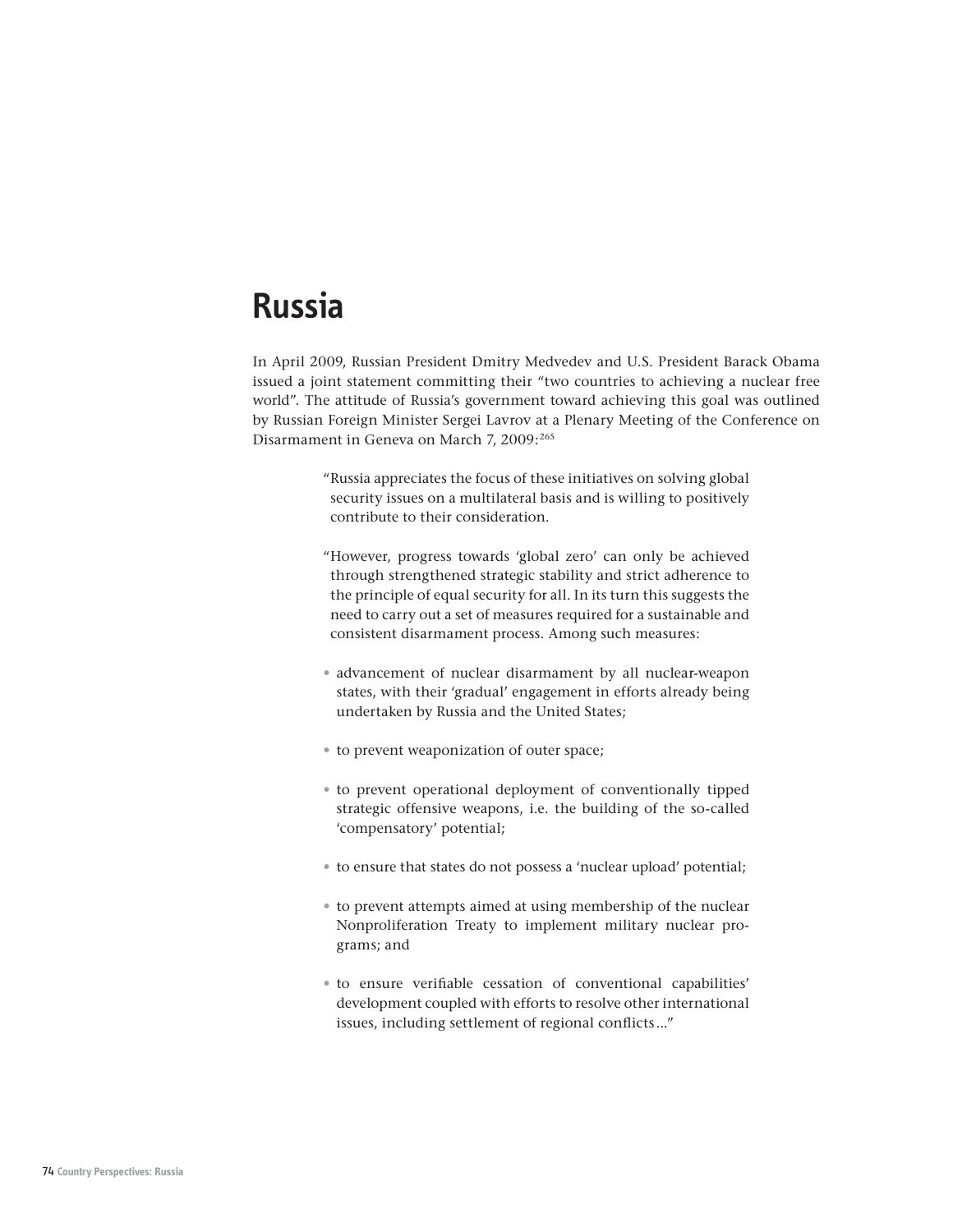The Russian Foreign Minister also underscored the importance of limiting strategic defenses, saying:

> "I would like to draw particular attention to the relationship between offensive and defensive arms. Real progress in nuclear disarmament cannot be achieved in a situation where unilateral efforts to develop strategic ABM [Anti-Ballistic Missile] systems undermine this relationship. This is fraught with erosion of strategic stability and disbalancing of the system of checks and balances that ensures global parity."

Russia's Ambassador to the United States, Sergei Kislyak, characterized the complexity of the issues to be resolved in moving towards eliminating nuclear weapons:<sup>266</sup>

> " in order to achieve this goal, a lot of things need to be done. Certainly the lower you go, the more complex the situation becomes, I think for the United States, and that would definitely be important to Russia. It is important that if we go down, we need to be sure that nuclear weapons are not going to appear in other countries. You need to work toward increasing the guarantees of nonproliferation at first. Secondly, we need to have all others on board. Third, while we are moving toward this goal, we need to know what are the components of security to be assured? It is complex. It is a very, very complex goal, but it is a noble goal. We can work toward this goal. It has always been our commitment in the nuclear Nonproliferation Treaty."

Below, we analyze in more detail the views of Russian decision makers on the role of nuclear weapons in the international security regime and on the conditions necessary for their elimination.

# **Role of nuclear weapons in Russia's national security**

On February 5, 2010, President Medvedev approved a new military doctrine for Russia. It reserves the right to use nuclear weapons in response to the use of nuclear and other types of weapons of mass destruction against it and (or) its allies, and also in the event of aggression against the Russian Federation involving the use of conventional weapons when the very existence of the state is under threat.<sup>267</sup>

While the new Russian military doctrine limits the scope of the use of nuclear weapons, the prevailing view in Russia's political-military leadership is that nuclear weapons play a key role in ensuring Russia's security. This is because Russia's general-purpose forces continue to degrade as a result of the deep economic crisis and the incompetent reforms of the 1990s. The relative weakness in Russia's conventional forces is likely to persist for the next 15 to 20 years. The main reason is Russia's limited ability to equip its military with modern weapons at a time when the United States and other leading powers are integrating information technologies and high-precision weapons into their militaries.<sup>268</sup> To some extent, possession of nuclear weapons allows Russia to delay the costly process of equipping its military with such systems until its economic situation improves.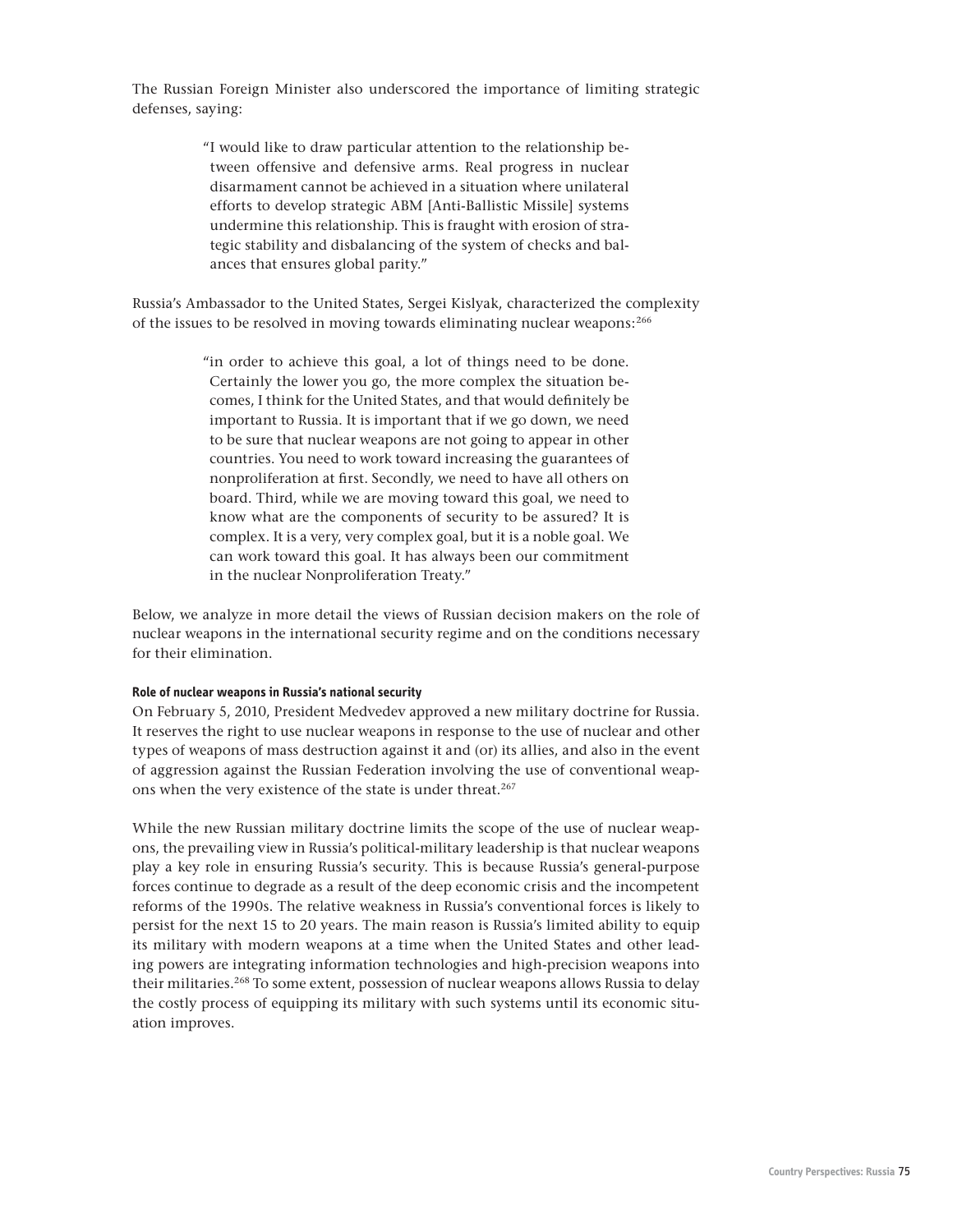Russia's leadership regards a large-scale conflict with the United States or NATO as extremely unlikely. At the same time, the new Russian military doctrine identifies NATO expansion as a major danger that might evolve into a threat to national security.

Russia's armed forces are considerably inferior to those of NATO, which has three to four times the quantity of conventional arms of Russia. NATO's qualitative superiority is even more significant. With the incorporation of the Central and East European states, NATO's armed forces are within range of Russia.269 Since there are well-grounded doubts that Russia's general-purpose forces could deter such potential threats, reliance on nuclear weapons seems to be the logical alternative.

Some Russian experts also believe that the importance of non-strategic nuclear weapons is growing because of Russia's geo-strategic position and an increased threat of regional conflicts involving the use of weapons of mass destruction.270 In particular, there is a widely shared opinion that, in case of a large-scale military conflict between the Russian Federation and China, Russia would not today be able to guarantee the security of its Far East without nuclear weapons. Given the rapid growth in China's economic and military capabilities and the rising imbalance in populations in the frontier territories, the situation will get worse for the next 20 to 30 years.

### **Russia's views on further cuts in nuclear weapons**

As evidenced by the 2010 New START agreement with the United States, Russia's government is willing to make further cuts in its nuclear  $\arccos 271$  Going into the negotiations, Russia sought a treaty that treats both sides equally and respected Russia's security concerns. Its position has been that such a treaty should be legally binding and should limit not only warheads, but also strategic delivery systems: intercontinental ballistic missiles (ICBMs), submarine launched ballistic missiles (SLBMs) and heavy (long-range) bombers. Russia insists on limiting delivery means because, unlike Russia, the United States did not eliminate its excess strategic launchers under the 2002 Strategic Offensive Reductions Treaty (SORT). This left the United States with the ability to relatively quickly re-deploy its deactivated nuclear forces.

Over the past few years, Russia has also become concerned about the growing counterforce capability of *conventional* strategic weapons.272 These concerns increased after the U.S. Department of Defense decided to develop the capability for a "Prompt Global Strike" with precision-guided conventionally-armed land and submarine based ballistic missiles. Russia also insists on banning possible deployment of strategic offensive arms on the territories of other nations. Finally Russia made it clear that its willingness to conduct further reductions will strongly depend on setting up limits on ballistic missile defenses. Russia views the 2001 U.S. abrogation of the ABM Treaty and plans to deploy missile defenses in Europe as potentially harmful to Russian security.<sup>273</sup>

Preliminary analysis of the New START agreement shows that some of Russia's demands have been taken into consideration. In particular, the United States has agreed to limit strategic delivery vehicles and their launchers as well as strategic warheads. However, a more careful investigation of the documents signed in Prague suggests that Russia is unlikely to achieve many of its objectives.<sup>274</sup> This fact, in turn, could create obstacles for involving Russia into the next round of negotiations on nuclear weapons reduction.

*Limits on the U.S. upload potential.* U.S. ability to quickly build up its number of deployed nuclear weapons (upload potential) has been long a major concern of opponents of the START and START-II agreements in Russia. Analysis of New START suggests that the U.S. will retain such a capability. Moreover, the recently released U.S. Nuclear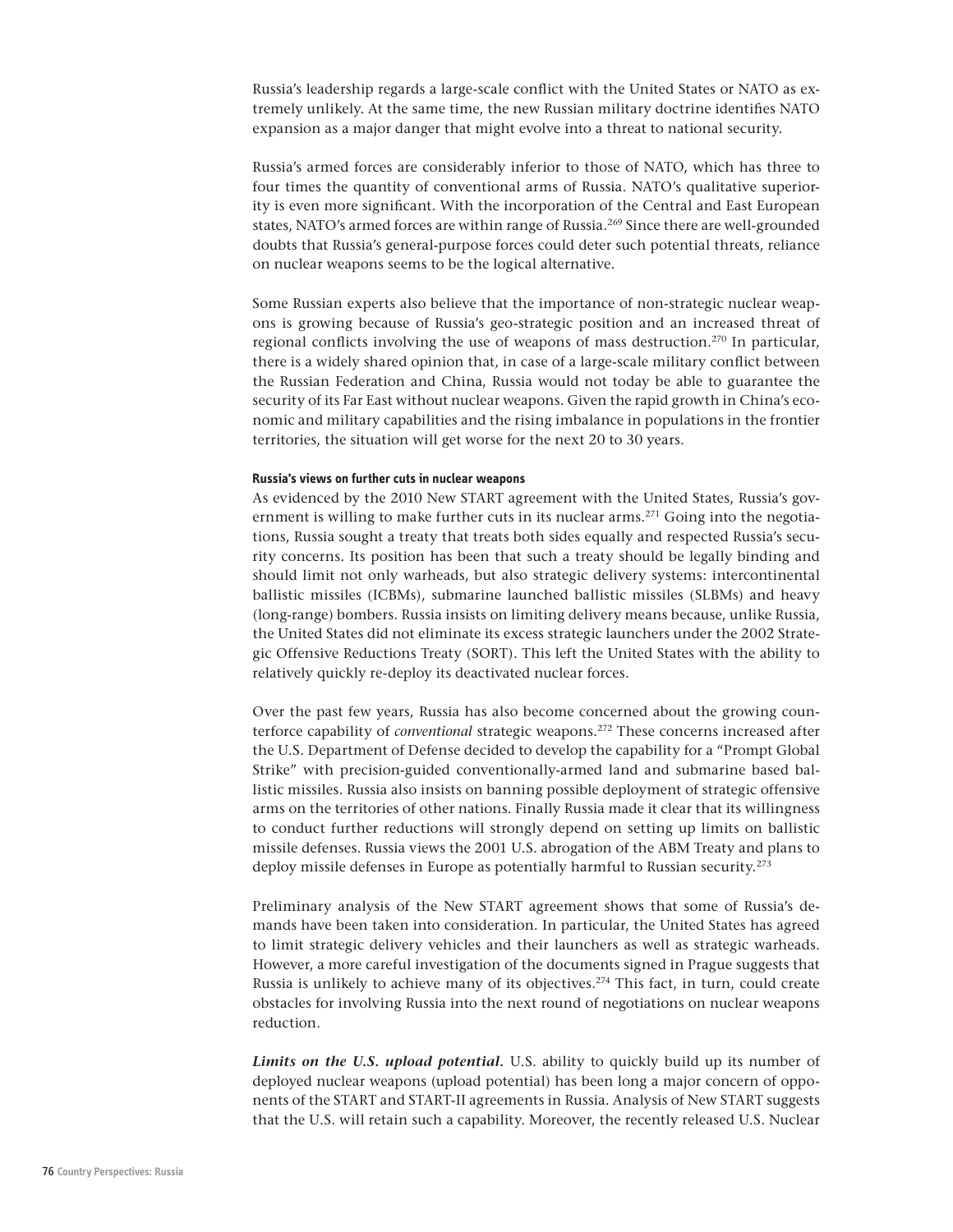Posture Review considers such a capability as important, claiming it offers a "*technical hedge against any future problems with U.S. delivery systems or warheads, or as a result of a fundamental deterioration of the security environment …*"275

The New START sets the following limits:

- 700, for deployed ICBMs, deployed SLBMs and deployed heavy bombers; **a)**
- 1550, for warheads on deployed ICBMs, warheads on deployed SLBMs and nuclear **b)** warheads counted for deployed heavy bombers;
- 800, for deployed and non-deployed ICBM launchers, deployed and non-deployed **c)**SLBM launchers and deployed and non-deployed heavy bombers.

According to the START data exchange, as of July 1, 2009, the United States had 5916 warheads on 1188 deployed strategic delivery vehicles: 550 deployed ICBMs and their associated launchers, 432 deployed SLBMs and their associated launchers, and 206 deployed heavy bombers. New START will count all of these systems. However, in contrast to the existing START agreement, the new treaty counts actually deployed warheads for ICBMs and SLBMs (START counted the maximum number of warheads assigned to each type of strategic missile). The new Treaty counts heavy bombers equipped for nuclear armaments as one deployed warhead each, though the actual number of weapons carried by a bomber can be up to 20.276 Finally, the new Treaty has relatively "relaxed" provisions for excluding items from being counted, that allows reconstitution of the force over the period from a few days to several months.

In particular, a possible configuration of future U.S. strategic force could consist of 400 deployed Minuteman-3 ICBMs carrying one warhead each, 264 deployed Trident SLBMs carrying four warheads each and 36 deployed heavy bombers. Such a force would be counted as 1492 warheads, which is below the level permitted by New START. At the same time the United States would retain a capability to upload up to 2540 nuclear warheads (800 on Minuteman-3, 1056 on Tridents and up to 684 on bombers), if need be. Moreover, the remaining 58 B-2 and B-52H heavy bombers,277 as well as some B-1Bs could be converted back to nuclear missions relatively rapidly, significantly contributing to the numbers above. Thus, the new Treaty does not achieve the Russian goal of setting any limit on "upload potential." Also, the new counting rules generate doubts that Russia and the United States are really going to reduce their nuclear forces.

*Limits on U.S. conventionally-armed strategic delivery vehicles.* During New START negotiations Russia raised a concern that the United States is going to deploy some of its excess strategic ballistic missiles with precision guided conventional warheads. Such missiles, unless limited, could be used to attack Russia's strategic launchers. The existing START agreement does limit such conventionally-armed missiles because it does not differentiate between nuclear or conventionally armed strategic ballistic missiles. All ICBMs and SLBMs count toward its limits. Like the old treaty, New START limits deployed ICBMs and SLBMs regardless of the types of weapons they carry. However, unlike old START, the new treaty permits deployment of soft-site launchers, that are not accounted as "deployed" or "non-deployed" launchers. Thus, if the U.S. decides to deploy conventionally armed ICBMs at soft sites, such systems would not be limited.

The new U.S. Nuclear Posture Review proposes to eliminate nuclear long range sea launched cruise missiles (SLCMs), but many Russian experts are concerned about the growing counterforce capability of conventional SLCMs.278 In particular, Trident submarines converted to long range sea-launched cruise missile (SLCM) carriers are con-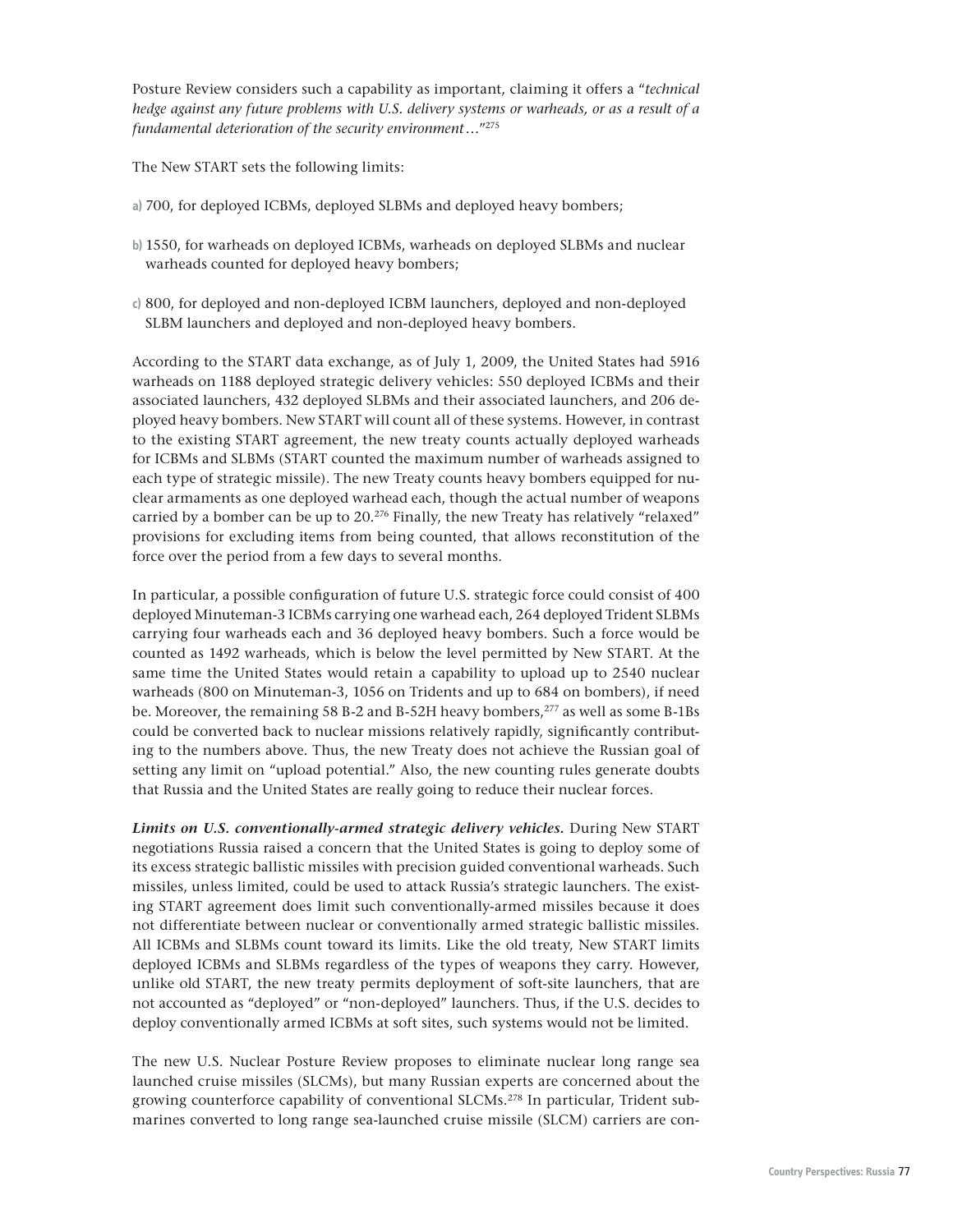sidered as a potential threat to the Russian ICBM force. As in old START, the new Treaty counts the four submarines that the United States has converted so far. At the same time the New START has provisions allowing excluding these submarines from counting by demonstrating that the launchers of converted submarines are incapable of launching SLBMs. Thus, in fact, the new treaty does not limit conventional SLCMs either.

Finally, New START excludes from counting the heavy bombers that are not equipped for nuclear armaments.

*Limits on U.S. strategic ballistic missile defense.* Russia put significant effort into including a provision on the interrelationship of strategic offensive and strategic defensive arms. It is well known that all previous U.S.-Soviet (Russian) strategic arms control agreements were linked with the 1972 ABM Treaty. The United States abrogated the ABM Treaty in 2002, and Russia had a legal right to withdraw from START, but choose not to do so. Perhaps, the Russian negotiators also hoped to get commitments from the United States to limit its ballistic missile defenses. The Obama administration however, refused to make ballistic missile defenses a bargaining chip in the New START talks.

The new treaty states the relationship between strategic offensive and strategic defensive arms in its preamble. In addition, the parties' obligation is laid down not to convert and not to use ICBM launchers and SLBM launchers to contain missile-interceptors, and vice versa. However, the United States declared that the new treaty "does not contain any constraints on testing, development or deployment of current or planned U.S. missile defense programs."<sup>279</sup> Russia, in its turn, stated that the new treaty "can operate and be viable only if the United States of America refrains from developing its missile defense capabilities quantitatively or qualitatively" and "the exceptional circumstances referred to in Article 14 of the Treaty include increasing the capabilities of the United States of America's missile defense system in such a way that threatens the potential of the strategic nuclear forces of the Russian Federation."280 The United States does not consider the Russian statement as legally binding and a part of the Treaty, as the Russian side probably expected.<sup>281</sup>

*Non-strategic nuclear weapons.* Reductions of non-strategic nuclear weapons too have been excluded from the negotiations of New START.<sup>282</sup> The attitude of the Russian government regarding possible steps on reducing non-strategic nuclear weapons has not changed significantly in recent years.283 Russia's position is that, prior to the beginning of any negotiations on mutual reduction of Russian and US non-strategic nuclear weapons, all nuclear weapons should be withdrawn from foreign territories. That means withdrawal of U.S. bombs from NATO bases in Europe.

Russia also plans to insist that the nuclear arms of the UK and France be taken into account in any future discussion on non-strategic weapons. President Sarkozy's decision to have France rejoin the NATO command will most likely harden Moscow's position. Another linkage in Russia's position on non-strategic nuclear weapons is to conventional arms. The future of negotiations on reductions of non-strategic nuclear weapons will therefore be closely related with the development of the Russian-NATO dialogue that was cut short after the August 2008 events in Georgia. It also will depend on prospects for the Adapted Treaty on Conventional Forces in Europe, that was signed in 1999 but has still not come into force because of NATO concerns about Russian deployments in Georgia and Moldovia.284 Finally, any unilateral step by NATO to enlarge its membership by including Georgia or Ukraine would block a dialogue on non-strategic nuclear weapons for the indefinite future.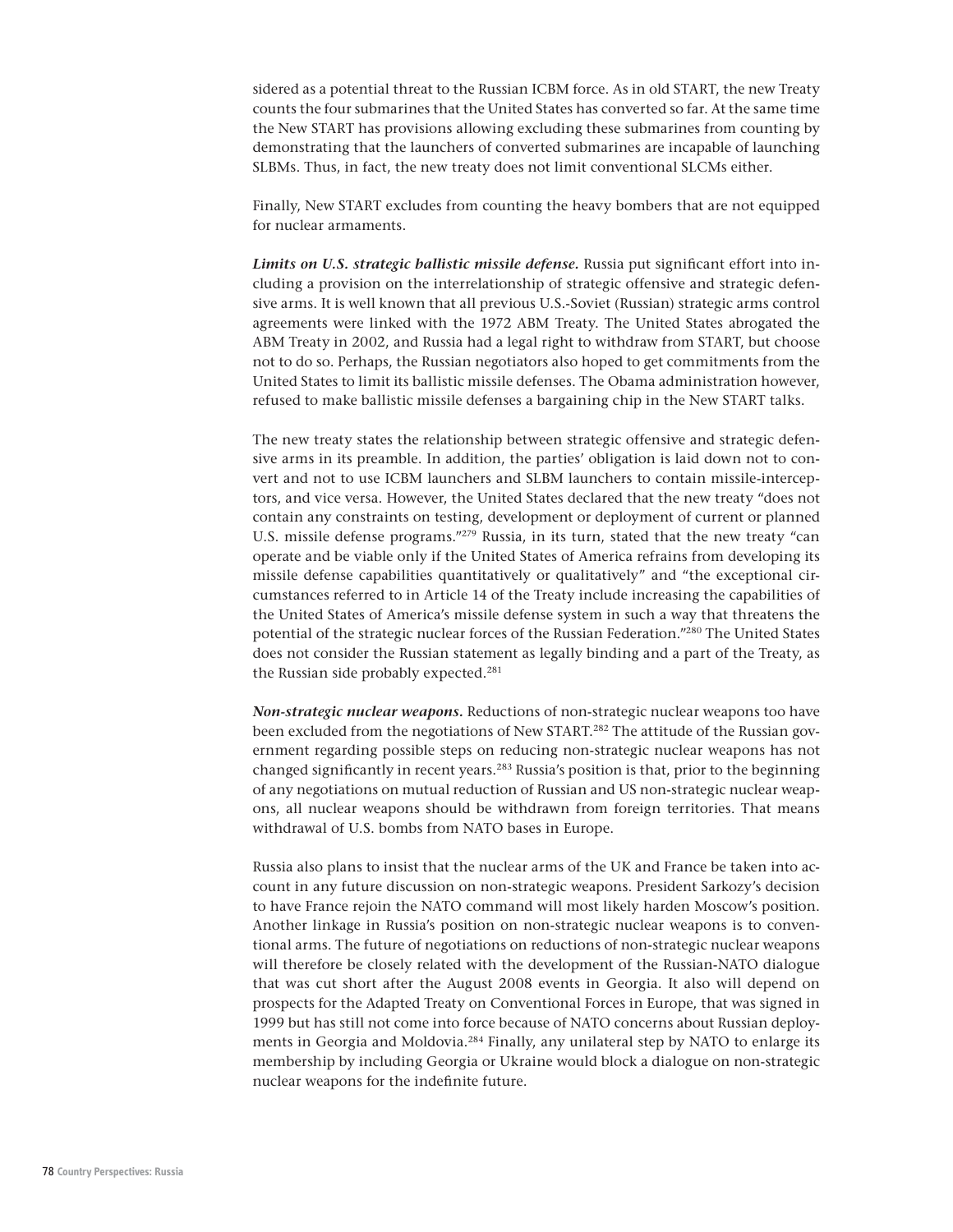Though Russia's official statements frequently state that, at some point, other nuclear states will have to join the nuclear disarmament process, the requirement on when China would have to join has never been explicitly formulated. If negotiations on nonstrategic nuclear weapons are launched, however, Russia might raise one more condition for their successful conclusion: that China join the ban on ground-to-ground intermediate and shorter range ballistic missiles in the 1987 Russia-U.S. Intermediate Nuclear Forces Treaty.

## **Russia's fissile-material stocks**

Russia has huge stocks of fissile materials but has never officially released information on how much HEU and weapon-grade plutonium it produced. Estimates by non-governmental analysts, which are highly uncertain, suggest that, when the Soviet Union collapsed, Russia possessed something in the range of 1270 tons of highly enriched uranium (HEU) and over 120 tons of weapons-grade plutonium, including the material in the warheads that were repatriated from the Ukraine, Kazakhstan and Belarus after the Soviet Union collapsed.

As of mid-2009, Russia had an estimated  $850 \pm 300$  tons of unirradiated HEU and  $145 \pm 25$  tons of weapon-grade plutonium.<sup>285</sup> In the mid-1990s, as a contribution to making its nuclear weapon reductions irreversible, Russia declared 500 tons of weapon-grade HEU and 34 tons of weapons-grade plutonium excess for weapons purposes. Under the Russian-U.S. HEU Purchase agreement, the 500 tons of excess weapons HEU is being blended down at a rate of 30 tons per year to  $4-5\%$  U-235 and shipped to the U.S. Enrichment Corporation (USEC) for making power-reactor fuel. This contract is accompanied by a transparency protocol to assure the United States that it is indeed weapon-grade uranium that is being blended down. As of the end of-2009, 382 tons had been blended down.286 Russia's excess weapon-grade plutonium is to be mixed with uranium and mostly used to fuel the fast-neutron BN-600 reactor and the under construction BN-800 power reactor.

While Russia is annually providing declarations to the IAEA of its stock of separated civilian plutonium, Rosatom, which is responsible for all of Russia's nuclear activities both military and civilian—and Russia's Ministry of Defense both oppose declarations of stocks of nuclear materials in weapons or designated for weapons. Both these agencies believe that this would be counter-productive because such declarations could not be verified and therefore would not enhance confidence. Any attempt to verify such declarations indirectly through reconstruction of past production and disposition would require an enormous effort to examine records and physical evidence from several decades of large-scale activities. In private conversations, the governmental officials have also argued that the declaration of stocks would be counterproductive to achieving agreement on a Fissile Material Cutoff Treaty because the information would fuel efforts by some countries to add to the Treaty limits on fissile material stocks produced by the nuclear weapon states before the treaty entered into force.

In the mid-1990s, Russia expressed a readiness to consider exchanges among nuclearweapon states of information on the quantities and storage locations of fissile materials released in the process of dismantlement of excess nuclear weapons. It also was willing to consider subjecting these materials under IAEA monitoring.287 Since 2000, however, this idea has not reappeared in Russia's nuclear-arms reduction proposals.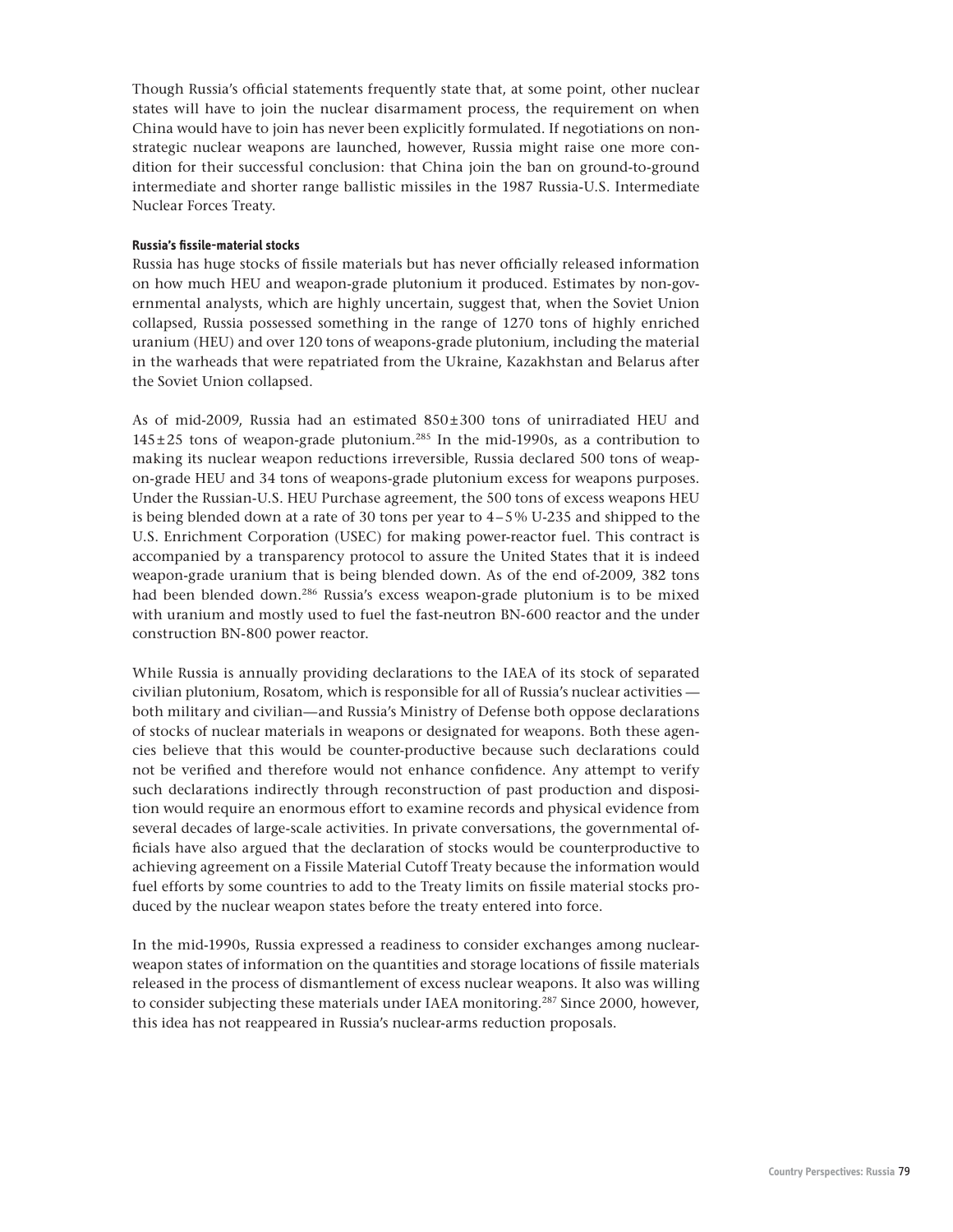#### **Further reductions in HEU stocks**

There is no public indication that Russia has set specific requirements for the quantities of weapon-grade fissile materials it needs for its arsenal and for future naval-reactor use. That makes it difficult to estimate how much additional HEU and weapons plutonium might be declared excess as a result of further reductions in Russia's warhead stocks. But, the New START agreement to reduce their stocks of deployed strategic nuclear warheads to 1550 each, could free up hundreds of tons of additional material for disposition.

It is unlikely that Russia will continue any version of the U.S.-Russian HEU Purchase Agreement after it expires in 2013.288 With a growing economy and greatly increased federal funding for the nuclear sector, Russia does not need the revenue from the HEU deal in the way it did in the early 1990s. Moreover, the current deal is less profitable for Russia than marketing enrichment services commercially.

Several options could be considered for reducing Russia's stockpile of excess HEU other than continuation of the HEU deal in its current form. Russia could use blended-down HEU to fuel some of the reactors it plans to build in its ambitious plan for expansion of nuclear power in Russia and abroad. Indeed, some Russian nuclear-energy experts have expressed concern that, without LEU blended down from Russia's excess HEU, limited uranium production in Russia could constrain Russia's nuclear development. If global demand for low-enriched uranium is high enough, Russia might also blend excess HEU down to LEU and sell it on the international market—i.e., no longer through an exclusive deal with USEC—to supplement new-production enrichment.

#### **Reductions in plutonium stocks**

Russia has always seen its excess plutonium as an asset that should be used to produce energy. In the Russian-U.S. plutonium-disposition agreement of 2000, each side committed to eliminate 34 tons of weapon plutonium. Russia's plan was that 14.5 tons of its excess plutonium would be used to fuel the BN-600 fast-neutron reactor and the rest as mixed-oxide (MOX uranium-plutonium) fuel in VVER-1000 light-water reactors.

Because the use of MOX fuel in light-water reactors was not part of its strategy of nuclear power development, Russia took the view that, if other countries want Russia to burn excess weapons plutonium in this way, they should pay for the design, construction and operation of the facilities to produce mixed-oxide (MOX) fuel, and for the modifications required to adapt theVVER-1000 light-water reactors to use the MOX fuel. Such provision of financial assistance was a part of the 2000 plutonium-disposition agreement. Early after conclusion of this agreement the Joint U.S.-Russian working group on cost analysis estimated that the total cost for the Russian disposition program would be in the range of \$2.1 billion.

There has always been a strong view within Russia's nuclear establishment, however, that the plutonium should be saved for fast-breeder reactors, where it could be recycled repeatedly to generate more plutonium without building up anywhere near the same amount of troublesome higher transuranic elements (americium and curium). This position was partially supported by the G.W. Bush Administration when it proposed a Global Nuclear Energy Partnership (GNEP) that would promote international cooperation on the development of fast-neutron reactors.

After the United States informed Russia in April 2007 that U.S. financial assistance will not be more than \$850 million, the Russian government decided to abandon the idea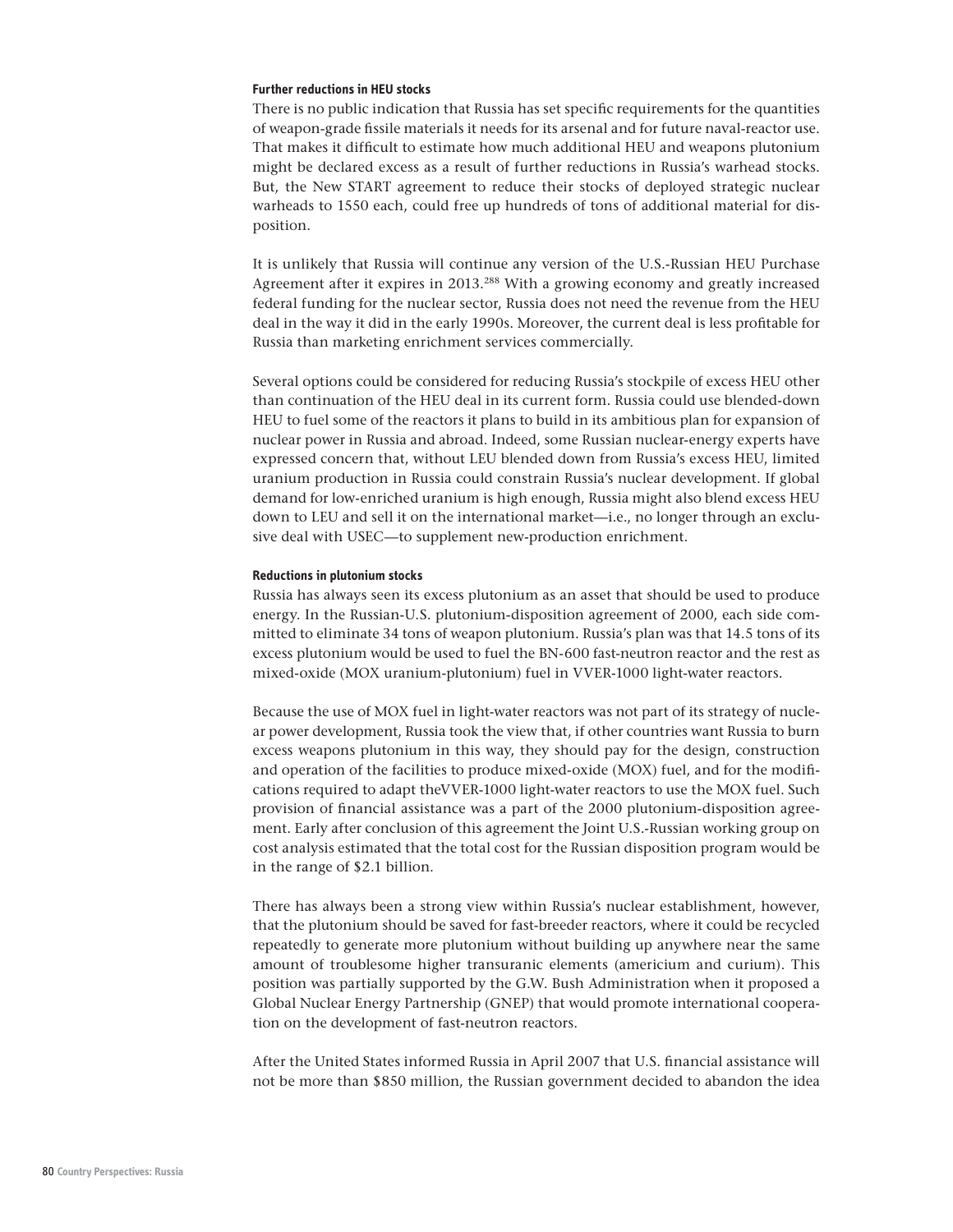of using MOX fuel in light-water reactors and to move in the direction of using the BN-600 *and* the BN-800 reactor that is now under construction to consume all excess weapons plutonium covered by the year-2000 agreement. The United States and Russia have renegotiated the 2000 plutonium-disposition agreement to take into account this and other changes in their plutonium-disposition programs and the amendment to this agreement was signed on April 12, 2010.<sup>289</sup> It is expected that the construction of the BN-800 and modification of the BN-600 reactor will be finished by 2014. The completion of a facility to produce plutonium-containing fuel for these reactors is planned in 2012. The program envisions that the total rate of plutonium disposition will be no less than 1.3 metric tons per year. But some Russian experts doubt that plutonium fuel production could start even by 2014, the currently planned completion date for the BN-800. In such a case, it will be fueled initially with HEU as is currently the case with the BN-600.

## **Fissile material production**

Russia's production of fissile materials for weapons ended in 1994 and Russia has confirmed its continuing commitment to this production moratorium. Russia has four enrichment plants with a total annual capacity of about 22 million separative work units (SWU/year). Currently only one facility at Novouralsk is licensed to produce HEU – but only up to 30 % enrichment, perhaps for the BN-600 reactor and naval-reactor fuel.

Russia has not produced weapon-grade uranium since 1989. Ten of Russia's thirteen plutonium production reactors were shut down by 1992. The two plutonium production reactors at Seversk were shut down in the summer of 2008. Completion of work on coal-fired plants to replace the heat and electric power from the third reactor at Zheleznogorsk is expected by the end of 2010. After that, Russia will have fully ended its production of weapon-grade plutonium.

In addition to the reprocessing plants that have been associated with the plutoniumproduction reactors, Russia also has the RT-1 spent fuel reprocessing plant at Mayak that reprocesses the spent fuel of first-generation VVER-440 power reactors and HEU fuel from the BN-600 fast-neutron reactor, naval and research reactors. Based on Russia's annual declarations to the IAEA, the RT-1 currently separates about 1.5 tons of plutonium per year. Based on the vision that fast breeder reactors and closed fuel cycle will be the future of Russia's nuclear power program, Rosatom is interested in developing advanced reprocessing technology. For this purpose it initiated the construction of the Experimental Demonstration Center for spent fuel reprocessing at Zheleznogorsk.

## **Fissile-material use**

Most of Russia's research reactors and all of its submarine and icebreaker propulsion reactors use HEU fuel. Russia's government understands the importance of reducing the accessibility of HEU, the fissile material that could be most easily converted into terrorist nuclear weapons. It therefore supports the collaborative effort between Rosatom and the U.S. Department of Energy to convert Soviet-designed research reactors in third countries from HEU to LEU fuel and repatriate their Russian-origin HEU fuel.

In the past several years, about 700 kg of Russian-origin HEU fuel has been returned to Russia. Unused HEU fuel has been removed from Serbia, Bulgaria, Romania, Libya, the Czech Republic, Uzbekistan, Latvia, Vietnam and East Germany. Spent fuel has been removed from research reactors in Uzbekistan, the Czech Republic, Latvia, Bulgaria and Hungary.290 In 2009, spent fuel was planned to be returned from Kazakhstan, Ukraine, Romania, Libya and Poland. The HEU from the fresh fuel is down-blended to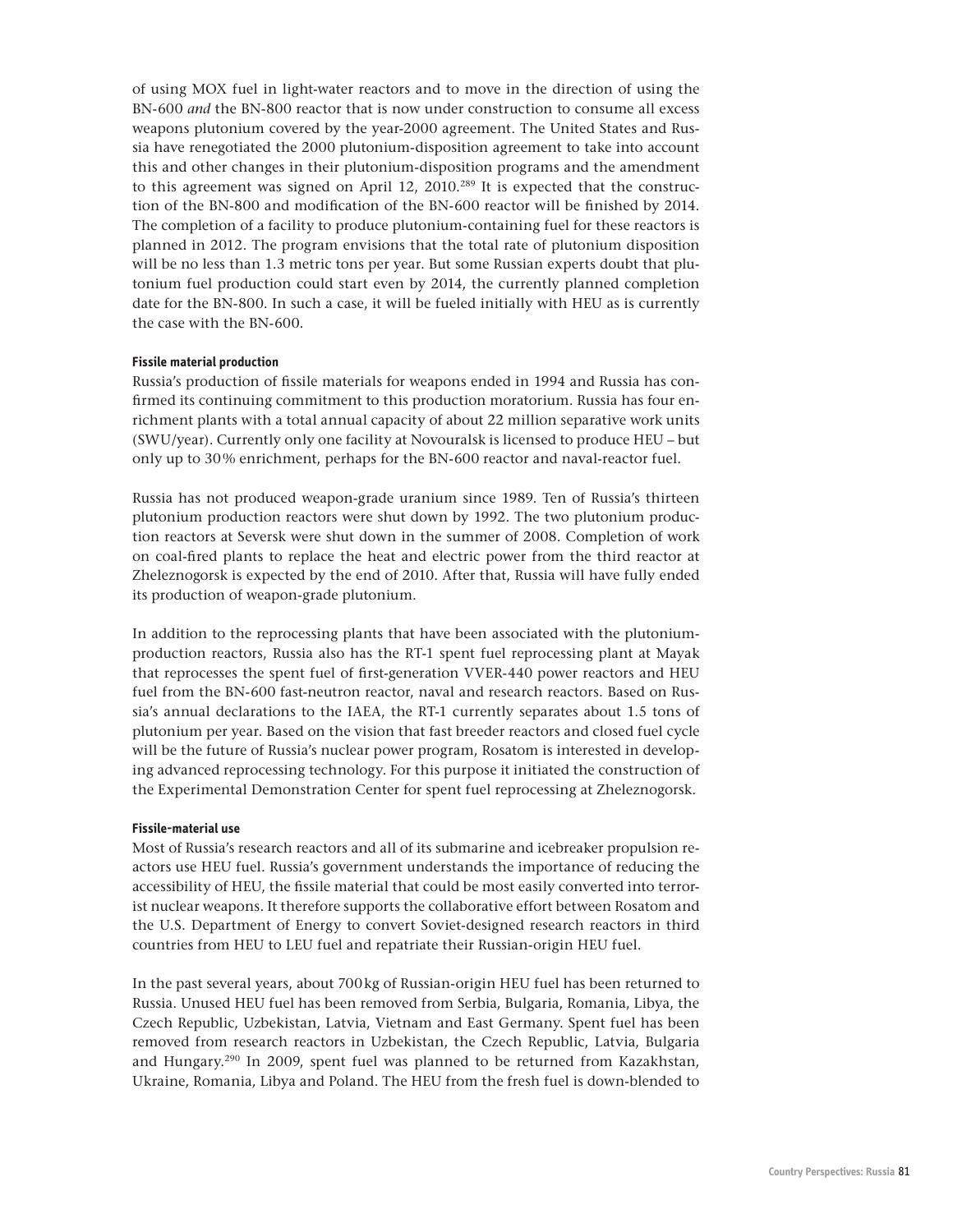LEU and used for civilian power-reactor fuel. The spent fuel is reprocessed at the Mayak RT-1 plant and the recovered uranium is blended down to produce various LEU fuels. Rosatom has developed and tested LEU fuel for some types of Soviet-designed research reactors and such fuel has already been used to convert reactors in Libya, the Czech Republic, Vietnam, Uzbekistan, and Ukraine. During 2009, conversions to LEU fuel are planned in Bulgaria, Hungary and the Czech Republic.

Research reactors are converted to LEU primarily by developing high-uranium-density LEU fuel that contains at least the same density of U-235 as the HEU fuel being replaced and that therefore has approximately the same fuel life. Some of the LEU fuel that has been developed by Russia for converting Soviet-designed research reactors in other countries could also be used to convert some of Russia's own research reactors. Russia has 70 HEU-fueled research reactors and critical assemblies.<sup>291</sup>

While Rosatom is considering reducing the number of HEU-fueled reactors in Russia, it is not giving high priority to either shutting down research reactors that are no longer needed or converting to LEU fuel the HEU-fueled research reactors that are still needed. A Federal Targeted Program "On providing nuclear and radiation safety for 2008 and further to 2015" approved in July 2007 plans the shutdown of only 12 research reactors and critical assemblies of which 9 are fueled by HEU fuel. This program also plans the modernization of 3 critical assemblies. In addition, Rosatom and the U.S. Department of Energy recently reached an agreement to carry out a study on the feasibility of converting six Russian research reactors to LEU.292 One obstacle to conversion of some research reactors in Russia, the United States and Europe is that suitable LEU fuel is not yet available.

Russia currently has no interest in converting its naval propulsion reactors to LEU. Rosatom has expressed interest, however, in constructing and exporting floating nuclear power plants to developing countries and realizes that it would be inappropriate to use HEU fuel in such reactors. It therefore has designed floating nuclear power plants with two LEU-fueled 70 MWe KLT-40S reactors each. Currently, the first two floating nuclear power plants are under construction. One is going to be used in Pevek (Chukotka) and other in Viluychinsk (Kamchatka peninsula). The design of the KLT-40S reactor is based on an HEU-fueled ice-breaker reactor, which is in turn related to HEU-fueled naval reactors. The development of LEU fuel for the floating nuclear power plants could therefore help open the way to converting naval propulsion reactors to LEU as well.

#### **Multinational fuel-cycle facilities**

In the context of former President Putin's proposed Global Nuclear Infrastructure Initiative, Russia and Kazakhstan in 2007 established an International Uranium Enrichment Center (IUEC) as a joint stock company at Russia's Angarsk enrichment plant. Armenia and Ukraine are interested in joining IUEC.<sup>293</sup> Russia has offered participation in the IUEC to India to assure it fuel for its Russian-origin power reactors.

The Angarsk enrichment plant, which has never produced HEU, is currently the smallest of Russia's enrichment plants, with a capacity of only 2.6 million SWU/yr. Rosatom is planning to increase the enrichment capacity of the plant to 4.2 million SWU/yr. Including the additional new capacity of 5 million SWU/yr associated with the Russian-Kazakh joint venture to enrich uranium from Kazakhstan, the capacity of the Angarsk plant could reach 9.2 million SWU/yr by 2015.294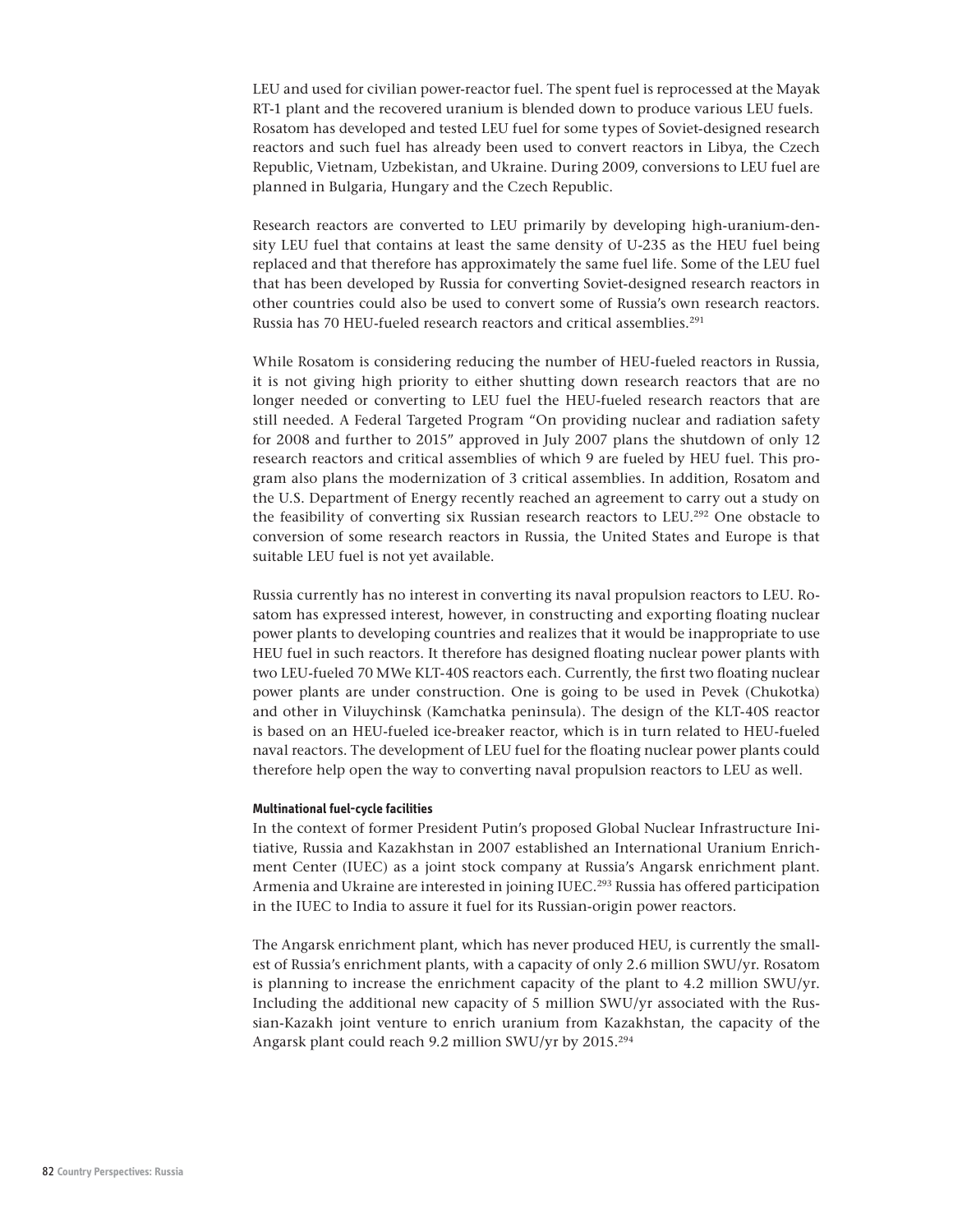The possibility of converting Russia's other three enrichment plants (Novouralsk, Seversk, Zelenogorsk) into international enrichment centers is currently not clear. In principle, it would be possible to do so for the plants in Zelenogorsk and Seversk after 2013 when these plants will have ended their involvement with military-origin material associated with the HEU blend-down agreement. It may not be possible to convert the Novouralsk plant, however, because it is licensed to produce HEU to fuel the BN-type and naval propulsion reactors. In any case, Russia's willingness to convert its other enrichment plants into international centers will depend on the success of Angarsk.

To give countries an alternative to developing their own enrichment technology and to ensure supplies of LEU for nuclear fuel, the International Atomic Energy Agency and Russia agreed to set up the world's first nuclear fuel bank. The agreement on establishing a fuel bank was signed in Vienna in March 29, 2010 by Sergei Kirienko, the head of ROSATOM with the IAEA Director Yukiya Amano.<sup>295</sup> In accordance with this agreement Russia will establish a stock of 120 tons of LEU at the IUEC in Angarsk, and the IAEA will provide this material to countries whose supply of nuclear fuel is interrupted.

*Anatoli S. Diakov and Eugene V. Miasnikov*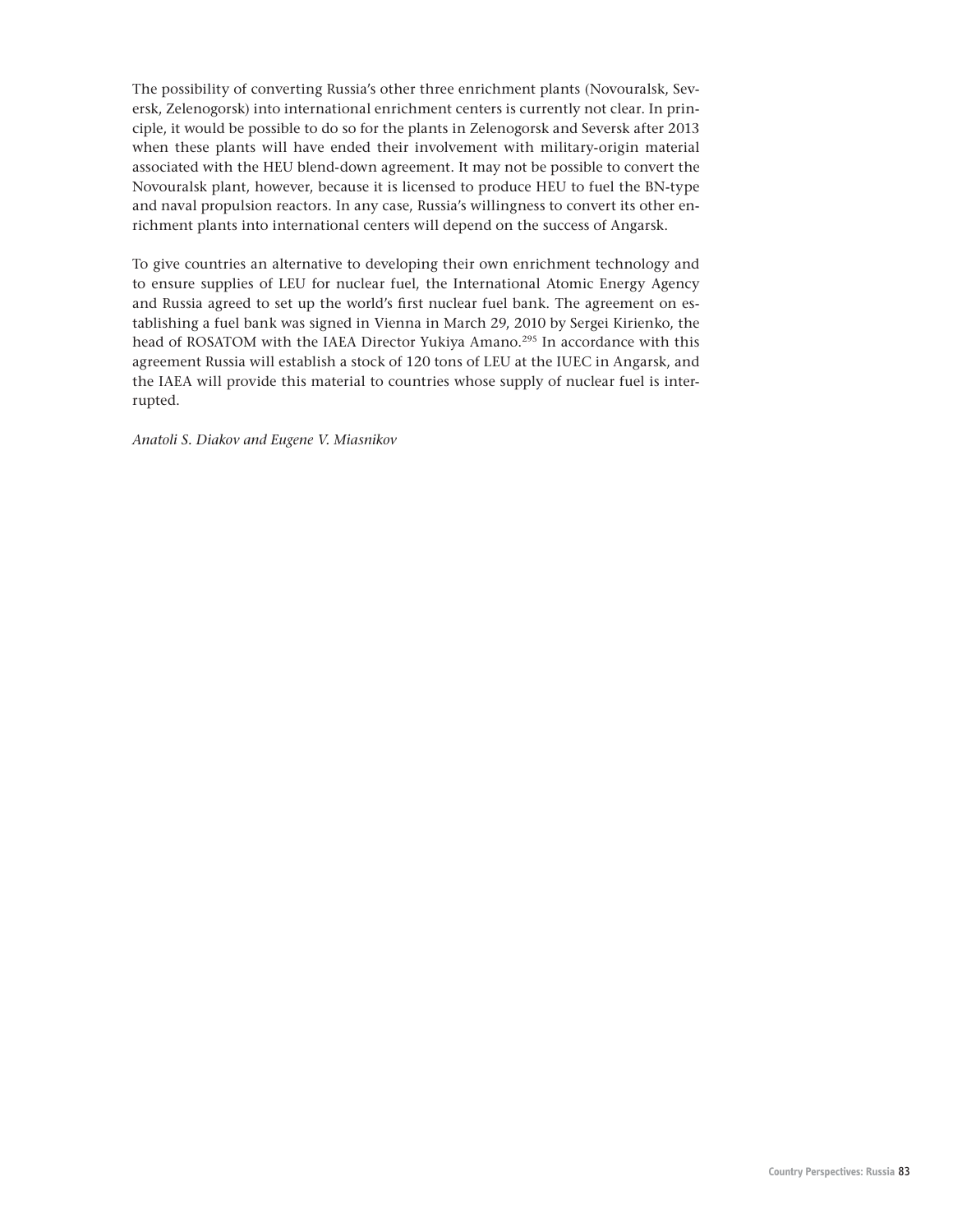264. Statement by Ambassador Masood Khan, UN First Committee, New York, October 15, 2007, http:// reachingcriticalwill.org/political/1com/1com07/statements/15octpakistan.pdf.

# **Country perspectives: Russia**

- 265. Address by Russian Minister of Foreign Affairs Sergey Lavrov at a Plenary Meeting of Conference on Disarmament, Geneva, 7 March 2009, www.unog.ch/80256EDD006B8954/(httpAssets)/ B8B531BA899341A4C12575720037E61D/\$file/1030\_Lavrov.pdf.
- 266. Daryl Kimball and Miles Pomper, "A Fresh START? An Interview with Russian Ambassador Sergei Kislyak," *Arms Control Today*, December, 2008.
- 267. http://merln.ndu.edu/whitepapers/Russia2010\_English.pdf.
- 268. A discussion of the roles of Russian nuclear weapons can be found in: Anatoli Diakov, Eugene Miasnikov and Nikolay Sokov, "Nuclear Arms Reductions and Arms Control, in U.S.-Russian Bilateral Relations: Current Status and Future," Occasional Paper, Center for Arms Control, Energy and Environmental Studies at the Moscow Institute of Physics and Technology, Dolgoprudny, 2006.
- 269. Alexei Arbatov, *The Nuclear Turning Point A Blueprint for Deep Cuts and De-Alerting of Nuclear Weapons*, Brookings Institution, Washington, DC, 1999, p. 320.
- <sup>270.</sup> It is quite symptomatic that at one of the meetings organized by the Ministry of Defense for the members of the State Duma in February 2009, General Nikolay Makarov, the Head of the General Staff of the Russia's Military Forces noted that, in the near term, nuclear weapons will continue to be the main stabilizing factor, and its role might well grow (Viktor Yesin, "Novyy Dogovor o SNV: Bazovyye Prinzipy Documenta," ("New START Treaty: Basic Principles of the Document"), *Nezavisimoye Voyennoye Obozreniye*, 27,February 2009.
- <sup>271.</sup> Treaty Between the United States of America and the Russian Federation on Measures for the Further Reduction and Limitation of Strategic Offensive Arms, www.state.gov/documents/organization/140035.pdf.
- 272. Anatoli Diakov and Eugene Miasnikov, "US-Russian Strategic Arms Control After 2009. Room For The Compromise?" *Security Index*, vol. 4, Winter 2008.
- <sup>273.</sup> Address by Russian Minister of Foreign Affairs Sergey Lavrov at Plenary Meeting of Conference on Disarmament, Geneva, March 7, 2009.
- 274. Anatoli Diakov and Eugene Miasnikov, On Some Aspects of the The Joint Understanding for the START Follow-on Treaty, signed by U.S. and Russian Presidents During the Recent Summit Meeting, *Nezavisimoye Voyennoye Obozreniye*, August 7, 2009; www.armscontrol.ru/pubs/adem-080709.pdf.
- 275. *Nuclear Posture Review Report*, April 2010, www.defense.gov/npr/docs/2010%20Nuclear%20 Posture%20Review%20Report.pdf.
- 276. Hans Kristensen, "New START Treaty Has New Counting," FAS Strategic Security Blog, March 29, 2010.
- 277. As of April 2010, the United States had 94 heavy bombers (76 B-52H and 18 B-2) that can be equipped with nuclear weapons (*Nuclear Posture Review Report*, April 2010).
- 278. See, for example: V.Yu. Volkovitskiy, Prikrytiye Strategicheskih Yadernykh Sil Vazhneishaya Zadacha Voyenno-Vozdushnyh Sil (Screening Strategic Nuclear Forces is a Most Important Task For the Air Forces), part 2, *Vozdushno-Kosmicheskaya Oborona (Air and Space Defense)*, N 1, January – February 2010.
- <sup>279.</sup> "Ballistic Missile Defense and New START Treaty," Bureau of Verification, Compliance, and Implementation Fact Sheet, April 8, 2010, www.state.gov/t/vci/rls/139899.htm.

280. Statement by the Russian Federation on Missile Defense, Prague, April 8, 2010.